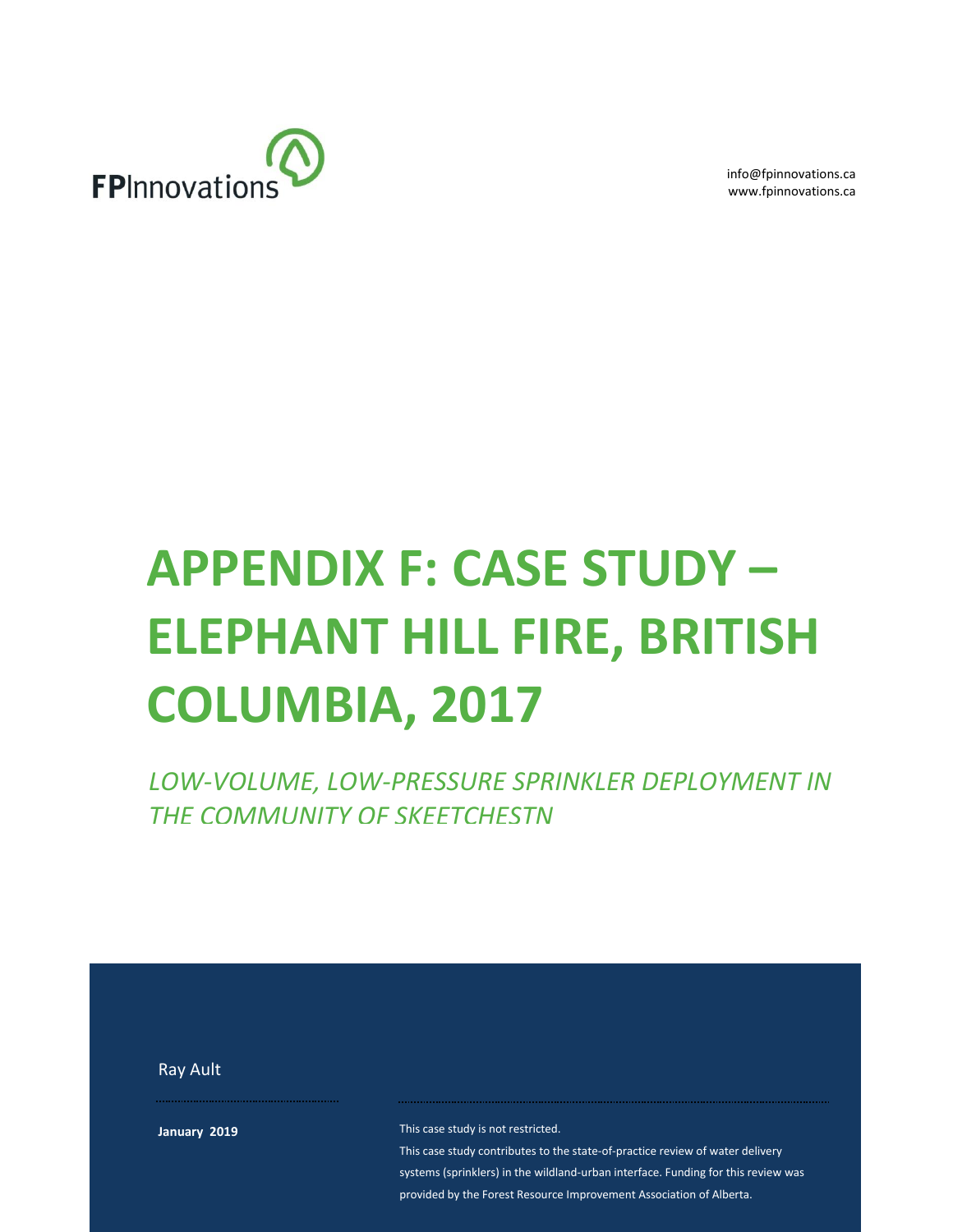## **FPInnovations**

Sprinklers are used to protect structures from wildfire during wildland-urban interface events across Canada. Traditionally, standard forestry equipment has been used in conjunction with impact sprinklers. Agencies are trying to determine if the standard practices and equipment used in wildfire suppression operations are the most effective for community structure protection.

This case study documents the deployment of low-volume, low-pressure sprinklers in the First Nations community of Skeetchestn when threatened by the Elephant Hill fire in August, 2017.

#### 301012735: FRIAA SPRINKLER PROJECT

#### CASE STUDY

,

#### **ACKNOWLEDGEMENTS**

FPInnovations would like to acknowledge the Forest Resource Improvement Association (FRIAA) for funding this project, and the following agencies for their collaboration during the case study:

- **•** British Columbia Office of the Fire Commissioner
- Skeetchestn First Nations
- Nelson Irrigation Corporation
- WASP Manufacturing Ltd.
- British Columbia Wildfire Service
- First Nations Emergency Services Society of British Columbia



AUTHOR CONTACT INFORMATION Ray Ault Wilderness Fire Management Inc. (780) 658-2282 raymond.ault@gmail.com

REVIEWER Chad Gardeski Manager – Wildfire Operations (780) 817-1440 chad.gardeski@fpinnovations.ca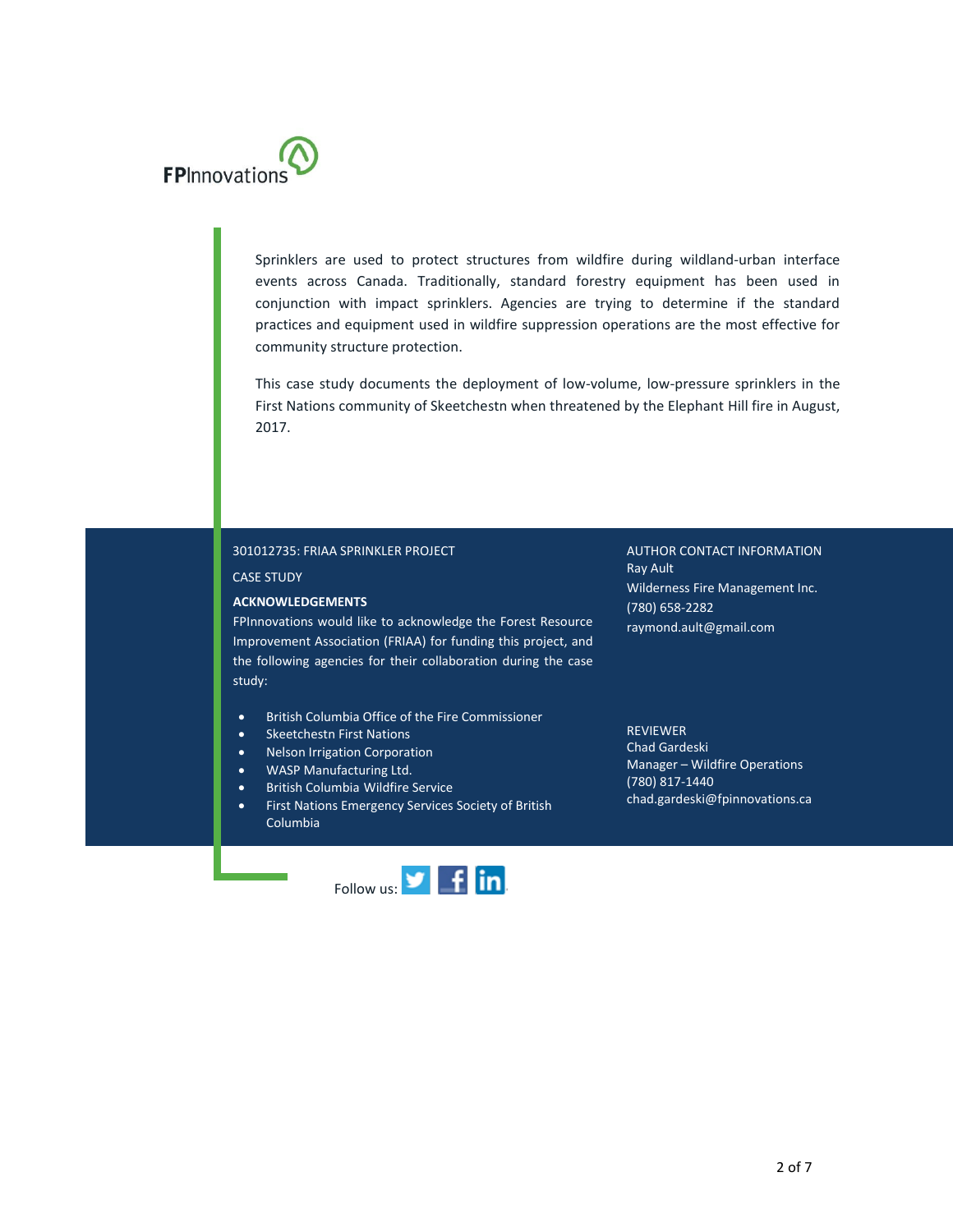## <sup>3</sup> **1. INTRODUCTION**

The use of forestry equipment (hose and pressure pumps) to support sprinkler systems is a common approach to protecting values at risk from wildfire in Canada. This case study is one in a series that explores the viability of various types of sprinkler systems for protecting residential and commercial structures from wildfire.

Common forestry equipment used, by wildfire agencies, during sprinkler deployments includes Waterax Mark-3 and BB4 pumps, portable water tanks, 38-mm (1.5-in.) and 16-mm (5/8-in.) hose, and impact sprinklers. An impact sprinkler is a type of irrigation sprinkler in which the sprinkler head is driven in a circle by the force of the water (Figure 1). These sprinkler systems can use almost any water source. Depending on the distance of the nearest water source, these systems can require many sections of hose and multiple pumps.

There has been very little innovation in equipment that could make sprinkler deployments more effective in the wildland-urban interface. WASP Manufacturing Ltd. in Port Coquitlam, British Columbia (B.C.) has adapted low-volume, low-pressure irrigation sprinklers (Figure 2) for the WUI. WASP is the first company in Canada to promote the use of low-volume, low-pressure sprinklers for structure protection during a wildfire. The sprinkler system is ideally used with a community's or homeowner's particulate-free, water supply system. Because these systems require less water (compared to systems comprised of common forestry equipment) and can be connected to a community's water supply system, the time to deploy them is greatly reduced. This case study examines the use of the WASP system in the small B.C. community of Skeetchestn during the 2017 wildfire season.





**Figure 1. An example of an impact sprinkler Figure 2. The WASP patented rain gutter mount sprinkler with a high-flow nozzle**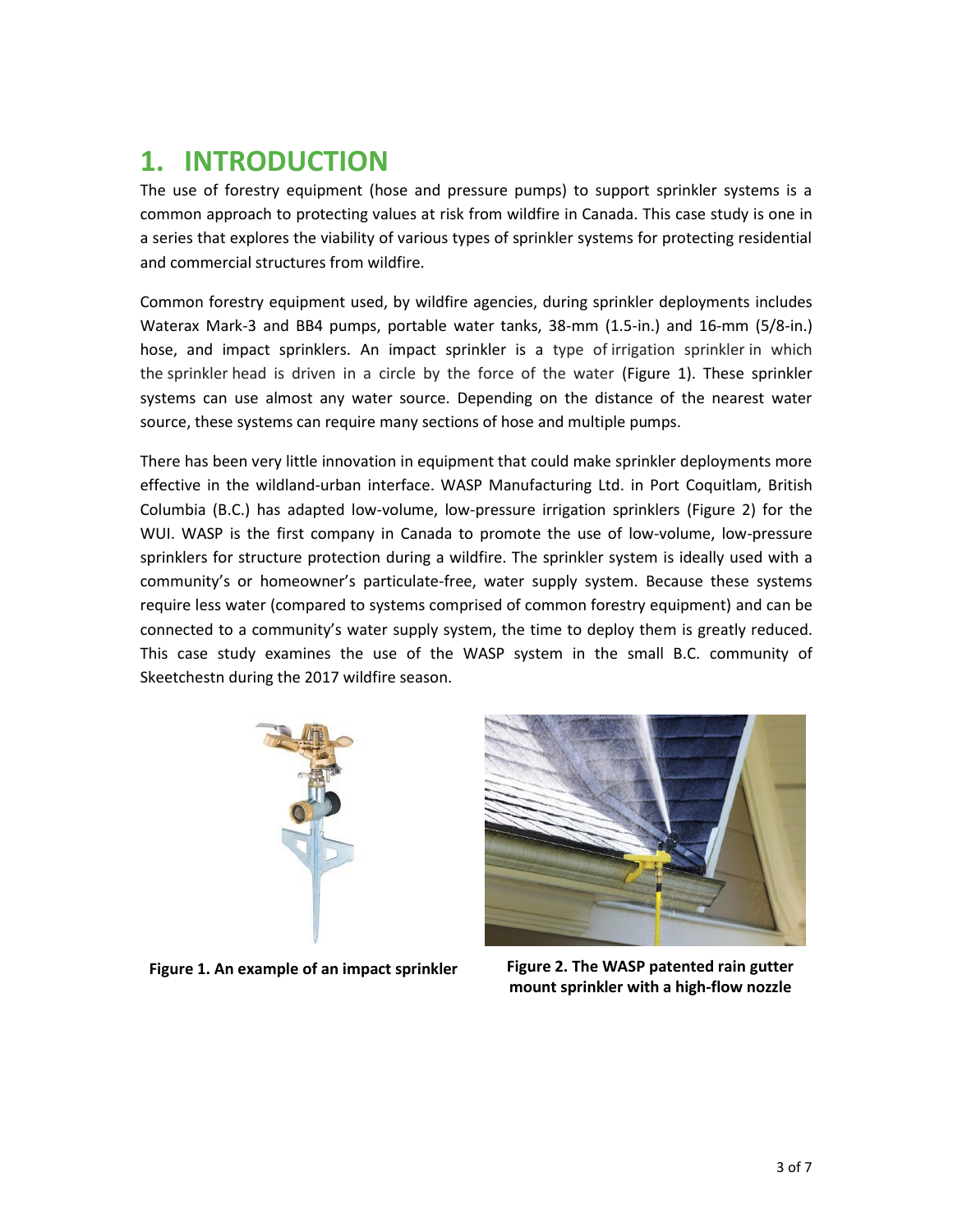## **2. SITE DESCRIPTION**

#### **Community of Skeetchestn**

The community of Skeetchestn (Figure 3) is approximately 60 km west of Kamloops, B.C., in the Deadman River valley. The community is home to 300 people and consists of two settled areas that are 5 km apart: the village and the benchlands. There were approximately 45 structures in the village, 45 structures in the benchlands, and 15 structures between the two areas, for a total of 105 structures.

Skeetchestn's water supply consists of two reservoirs: one at the village (546 000 L or 144 230 U.S. gal.) and one at the bench lands (227 000 L or 60 000 U.S. gal.)<sup>1</sup>. Water for each reservoir is drawn from a well using an electric pump.



**Figure 3. The Community of Skeetchstn looking west towards Elephant Hill**

## **3. WILDFIRE THREAT**

#### **Elephant Hill fire**

 $\overline{\phantom{a}}$ 

The Elephant Hill fire started on July 6, 2017 and burned throughout the summer. It consumed 191 000 ha of forest and affected several communities within the Thompson-Nicola Regional District. On August  $4<sup>th</sup>$ , changing winds put the First Nations community of Skeetchestn under imminent threat. However, by August  $6<sup>th</sup>$ , the fire had moved to the north and missed the community; therefore, the sprinkler system was not tested against the wildfire.

## **4. DATA COLLECTION**

FPInnovations conducted interviews over the phone and in person with key individuals involved in the deployment of the WASP sprinkler system at Skeetchestn in the summer of 2017. We visited Skeetchestn in July 2018, but because the sprinkler system was no longer in place, we were unable to evaluate it. However, we gathered data on the sprinklers used in Skeetchestn from specifications published by Nelson Irrigation. We used a Google satellite image to determine distance between the two main areas of the community and the number of structures.

 $^{1}$  Skeetchestn Water Technician, personal communications, November 28, 2018.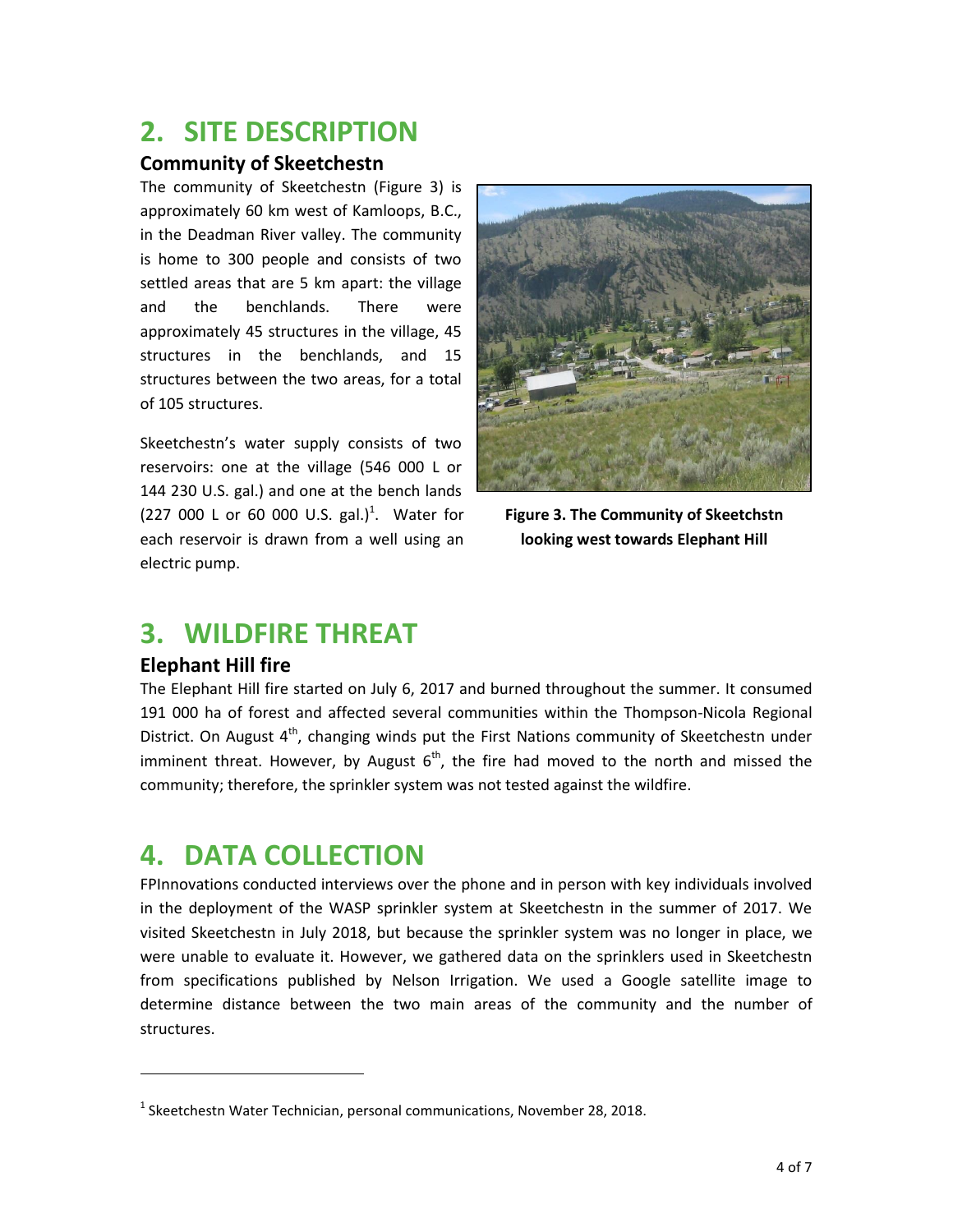## **5. FINDINGS**

#### **Deployment logistics**

During the 2017 fire season, Emergency Management BC – Office of the Fire Commissioner (OFC) was responsible for providing structure protection in British Columbia. The Emergency Operations Centre (EOC) in Kamloops coordinated the dispatch of resources for the province. On August 1, 2017, the EOC identified Skeetchestn as a community that was potentially needing structure protection based on the threat from the Elephant Hill fire. The EOC dispatched a member of the First Nations Emergency Services Society (FNESS) to work with community representatives in Skeetchestn. Together, they identified critical infrastructure and assessed resource needs. On August  $4^{\text{th}}$ , the OFC dispatched a Structure Protection Specialist, five engine crews (20 firefighters), and a three-person wildfire crew to install sprinklers in Skeetchestn. The FNESS member informed the community administration about what to expect and explained the deployment process to the crews. Sprinkler systems were installed on approximately 105 structures in 4.5 hours.

The Skeetchestn water system staff conducted a 1-hr flow test of the community system with the sprinklers activated, which resulted in a 25% drawdown of the reservoir. We have assumed that 95 sprinklers were deployed in the village, and the average flow per sprinkler is advertised to be 23.8 L/min. (6.3 gpm). Based on those results, the water system manager planned to stay and manually operate the hydrant zone valves so the water could be directed to the areas of highest need in order to conserve water and give the reservoir time to recharge.

Because of the potential to lose power during the wildfire, two 25 kWh power plants mounted on separate trailers were brought in to provide backup power for the reservoirs pumps.

#### **Sprinkler deployment**

The structure protection crew arrived on August  $4^{\text{th}}$ , with enough WASP sprinklers equipment to outfit 105 structures. WASP sprinkler systems use either a Nelson Irrigation R2000LP or R10T sprinkler. The operating pressure for these sprinklers is between 207 and 414 kPa (30 and 60 psi), and the spray radius is between 10 and 12.8 m (33 and 42 ft.). At 344 kPa (50 psi), a R2000LP sprinkler can move 18.9 L/min. (5 gpm) and a R10T sprinkler can move 9.4 L/min. (2.5 gpm). A sprinkler specification comparison is provided in Table 1. WASP also has a patent for a rain gutter mount that can be used to quickly and safely place the sprinklers on the roof (Figure 2).

For structures that were close to a hydrant, a 38-mm (1½-in.) mainline was established from the nearest hydrant to the building. A water thief was installed to connect the main line to a 16-mm (5/8-in.) hose that then carried water to two R2000LP sprinklers. Smaller R10T sprinklers were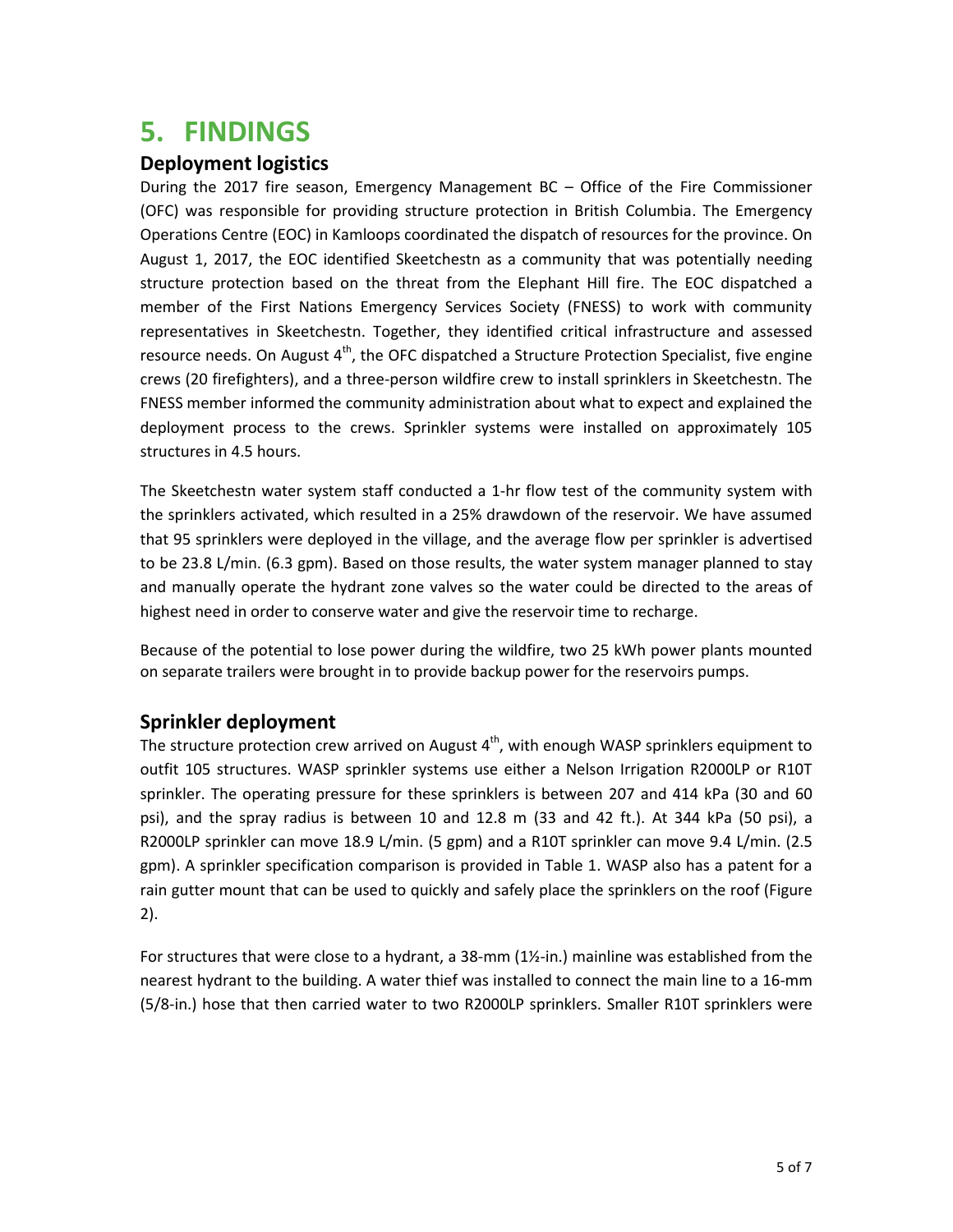connected directly to the hose bibb<sup>2</sup> of a residence, using 16-mm (5/8-in.) hose, if it was deemed impractical to run a fire hose from a hydrant to the structure.

The WASP system was deployed on all the structures in the community and in the benchlands. Two sprinklers were placed on each structure; therefore, each water reservoir supported 90– 100 sprinklers. In addition, an existing irrigation system was modified to provide water to the church and community centre; however, the details of this configuration could not be obtained. Finally, a fourth configuration using Mark-3 pumps and 38-mm (1.5-in.) hose was used to supply river water to impact sprinklers for 15 structures between the community and the benchlands.

## **6. DISCUSSION**

 $\overline{\phantom{a}}$ 

The sprinkler deployment at Skeetchestn was the first time the OFC had used a WASP sprinkler system as the primary system for structure protection. Only a few firefighters were familiar with the system. Nevertheless, the system was deployed quickly. The rain gutter mount was not widely used at Skeetchestn because few buildings had rain gutters, but this quick deploy feature would further reduce set-up time by eliminating the need to nail the sprinklers to the roof. The quick deployment of the WASP system was also possible because of the scouting and liaison work carried out by FNESS before the Structure Protection Unit arrived.

Low-volume, low-pressure sprinklers use less water, than other commonly available impact sprinklers but are considered to be just as effective at protecting structures. Table 1 compares WASP sprinklers (Nelson R10T and R200LP) with other commonly used impact sprinklers.

| <b>SPRINKLER</b>                                   | <b>Nozzle</b> |                 | Cast<br><b>Distance</b> |     | <b>Pressure</b> |     | <b>Volume</b> |     | <b>90 Sprinklers</b> |     | <b>Water</b><br>source |
|----------------------------------------------------|---------------|-----------------|-------------------------|-----|-----------------|-----|---------------|-----|----------------------|-----|------------------------|
|                                                    | mm            | in.             | m                       | ft. | kPa             | psi | L/min.        | gpm | L/min.               | gpm | connection             |
| <b>Nelson</b><br><b>R10T</b>                       |               | #102 Yellow     | 10.0                    | 33  | 344             | 50  | 8.0           | 2.1 | 726                  | 192 | hose bibb              |
| <b>Nelson</b><br><b>R2000LP</b>                    |               | #20 DK<br>Brown | 12.8                    | 42  | 344             | 50  | 18.9          | 5.0 | 1703                 | 450 | hydrant or<br>pump     |
| <b>Rain Bird</b><br><b>20JH 13mm</b><br>$(Y1-in.)$ | 3.6           | 9/64            | 12.2                    | 40  | 344             | 50  | 15.3          | 4.1 | 1380                 | 365 | pressure<br>pump       |
| <b>Rain Bird</b><br>30H 19-mm<br>$(*i n.)$         | 4.7           | 3/16            | 15.3                    | 50  | 344             | 50  | 27.3          | 7.2 | 2453                 | 648 | pressure<br>pump       |
| <b>Rain Bird</b><br>70CH 25-<br>mm (1-in.)         | 5.6           | 7/32            | 18                      | 59  | 344             | 50  | 34.5          | 9.9 | 3373                 | 891 | pressure<br>pump       |

|  |  | Table 1. Comparison of the various sprinklers used in the wildland urban interface |
|--|--|------------------------------------------------------------------------------------|
|--|--|------------------------------------------------------------------------------------|

 $^2$  A hose bib is the spigot, or faucet, on a building's exterior. It is also referred to as a garden hose spigot.